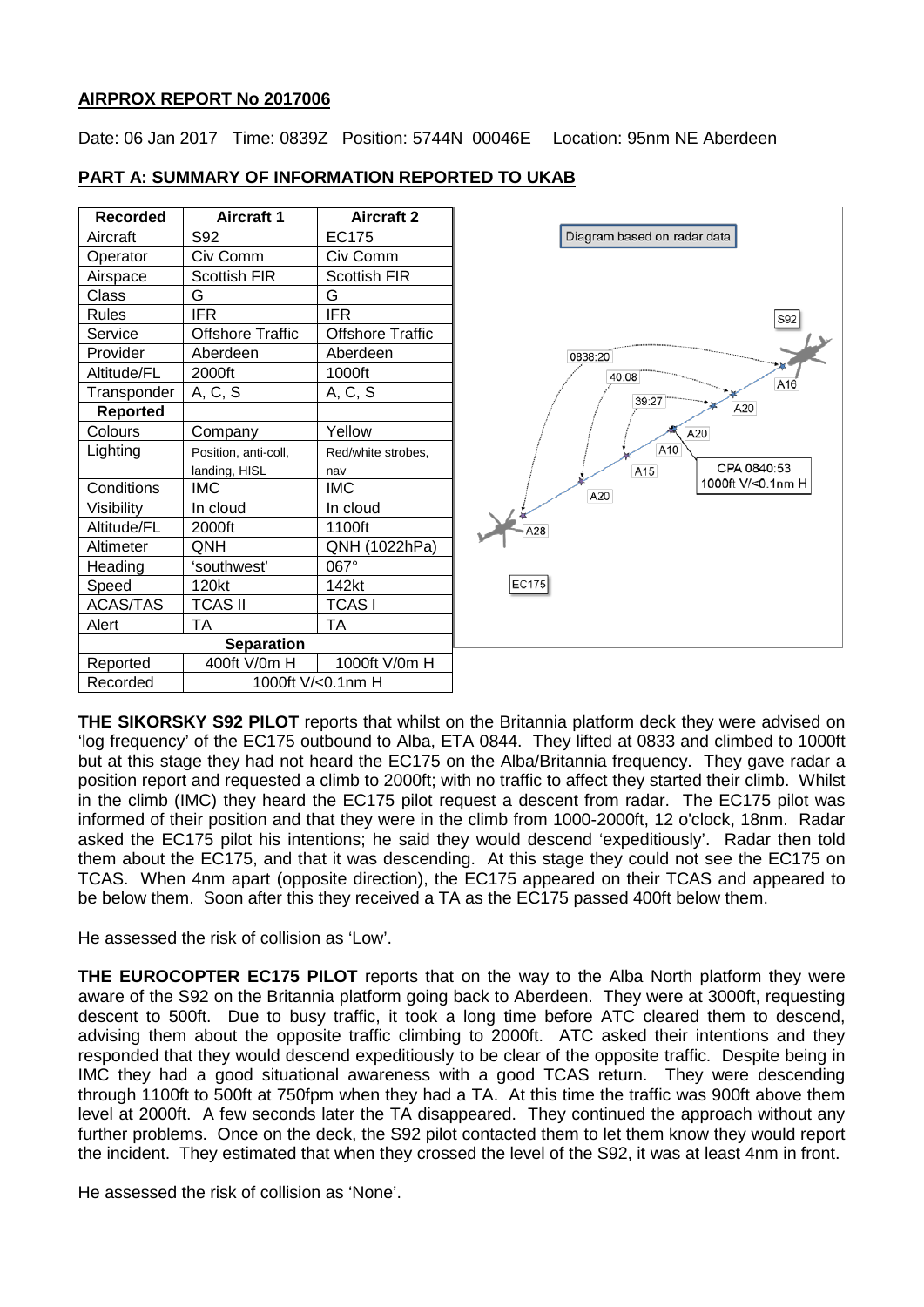**THE ABERDEEN REBROS CONTROLLER** reports that on returning from 2 weeks leave he was informed that an Airprox report had been filed during a time that he was plugged in on the sector. Due to the length of time between the alleged incident and when he was informed of the event, he was shown the radar recording and listened to the RT to aid his memory. Both at the time and having gone over it again, he believed that full Traffic Information had been given to both pilots and that nothing out of the ordinary had occurred.

## **Factual Background**

The weather at Aberdeen was recorded as follows:

EGPD 060820Z 19008KT 140V240 CAVOK 05/04 Q1023 NOSIG

### **Analysis and Investigation**

## **CAA ATSI**

At 0835:20 the EC175 pilot called the Aberdeen Radar REBROS sector at 80nm from Aberdeen, level at 3000ft. An 'Offshore Traffic Service' was agreed. Surveillance (radar) services in the REBROS sector are provided by using a system of surveillance known as Wide Area Multilateration (WAM). This system pin-points the position of aircraft by auto-triangulation, achieved from multiple aerial sites on various installations around the off-shore area. This provides very good low level coverage, but, as it is reliant on SSR data only, the service in limited to SSR contacts only. The 'offshore' nature of the Traffic Service relates to an agreement with the operators who use the service that the pilots remain responsible for terrain clearance. Otherwise the provision of a Traffic Service is in accordance with UK FIS (CAP774).

At 0836:01 the S92 pilot called the REBROS controller at 1000ft, having departed from the Britannia Rig (adjacent to the Alba rig which was the proposed destination for the EC175). An Offshore Traffic Service was agreed and a climb to 2000ft was accepted. At 0837:05 the EC175 pilot reported in communication with their destination rig and requested descent. The REBROS controller issued Traffic Information about the S92 and the EC175 pilot acknowledged the traffic and confirmed they would expedite their descent. There was 15nm horizontally and 1500ft vertically between the two aircraft at this time. The controller immediately passed Traffic Information to the S92 pilot about the opposite direction EC175. The controller then called the EC175 pilot to ensure that they were aware of the position of the S92. The crew confirmed that they were, and a request (by the controller) to report passing 1500ft was acknowledged.

At 0838:20 (Figure 1) the EC175 pilot had commenced descent with 12nm between the aircraft.



Figure 1 –0838:20 (Aberdeen WAM).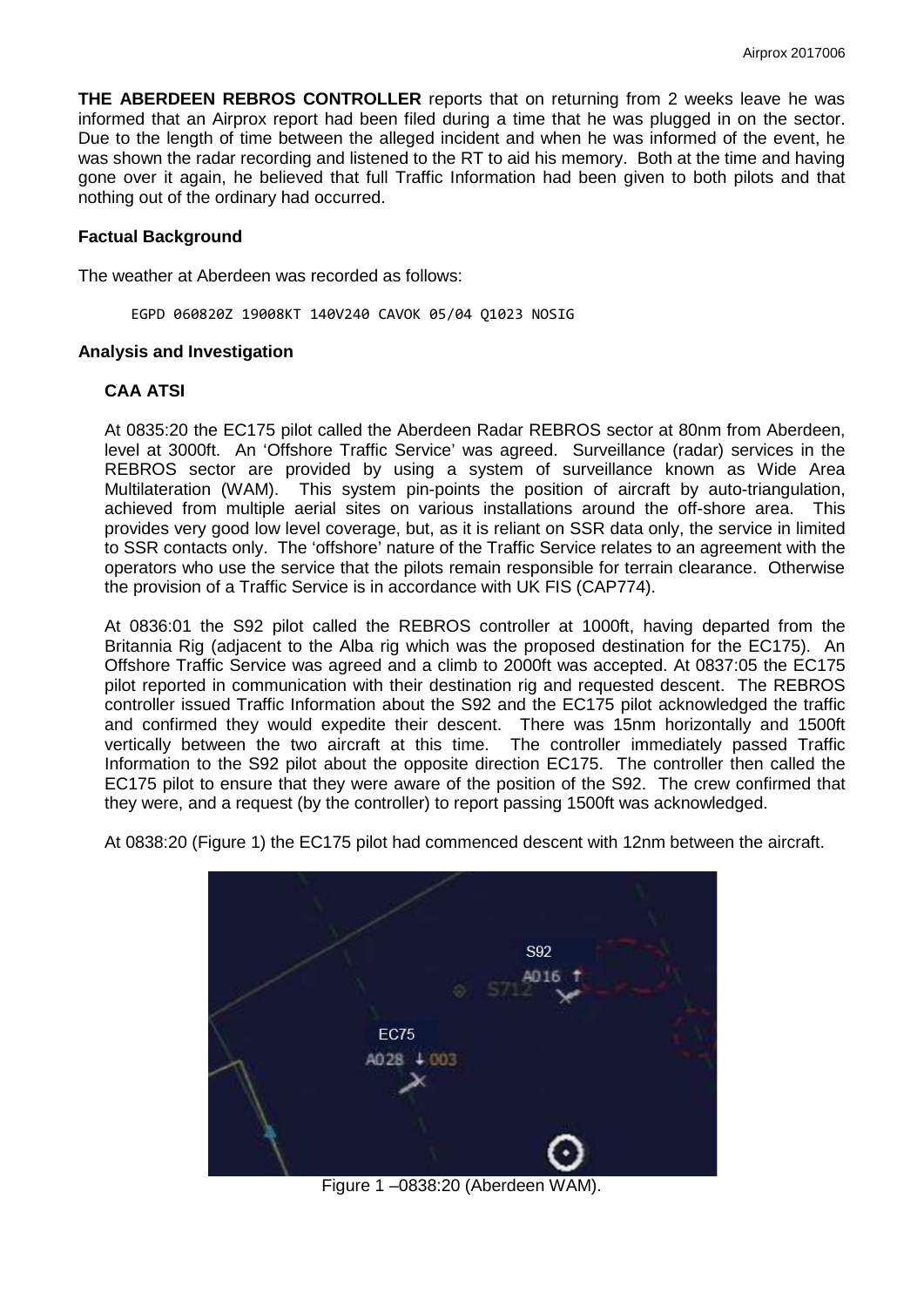At 0839:27 (Figure 2) the aircraft were 7nm apart as the EC175 descended through the level of the S92 (which had now levelled at 2000ft).



Figure 2 0839:27 (Aberdeen WAM).

At 0840:08 the aircraft were 500ft vertically and 4nm horizontally apart with the EC175 still descending. ATSI were not able to measure the CPA but an assessment by Aberdeen ATCU established that the minimum distance between the aircraft was 2.79nm horizontally and 600ft vertically.

At 0840:53 (Figure 3) the radar image indicates the aircraft were passing each other and 1000ft apart vertically.



Figure 3 – 0840:53 (Aberdeen WAM).

The flight crew of the S92 received a TCAS TA when the opposite direction aircraft appeared on their TCAS for the first time at a range of 4nm, with an indication that the EC175 was already below them. The crew of the EC175 had the traffic indicating on their TCAS from when they commenced their descent and were aware of the range of the S92 throughout their descent.

Both aircraft had been given timely and accurate Traffic Information by the REBROS controller and no mention was made at the time that an Airprox had been filed. Under a Traffic Service the controller is required to issue Traffic Information in order to assist pilots to avoid other traffic. The controller is not required to achieve a deconfliction minima and the pilots remain responsible for their own collision avoidance<sup>[1](#page-2-0)</sup>.

 $\overline{\phantom{a}}$ 

<span id="page-2-0"></span><sup>1</sup> CAP493, Section 1, Chapter 12, Page 5.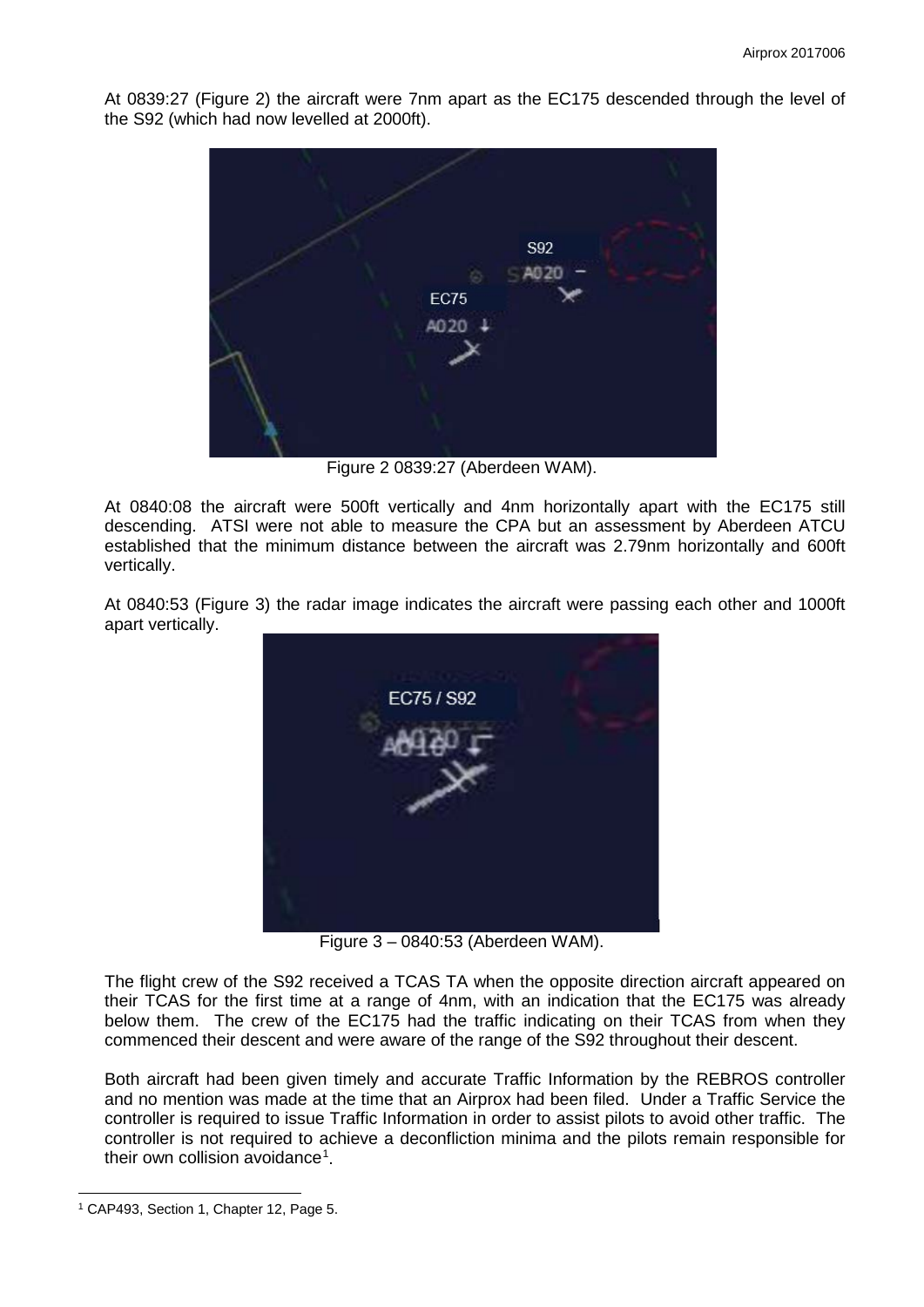## **UKAB Secretariat**

The S92 and EC175 pilots shared an equal responsibility for collision avoidance and not to operate in such proximity to other aircraft as to create a collision hazard<sup>[2](#page-3-0)</sup>. If the incident geometry is considered as head-on or nearly so then both pilots were required to turn to the right<sup>[3](#page-3-1)</sup>.

### **Summary**

An Airprox was reported when an S92 and an EC175 flew into proximity at 0839 on Friday  $6<sup>th</sup>$ January 2017. Both pilots were operating under IFR in IMC, the S92 pilot in receipt of an Offshore Basic Service and the EC175 pilot in receipt of an Offshore Traffic Service, both from Aberdeen.

## **PART B: SUMMARY OF THE BOARD'S DISCUSSIONS**

Information available included reports from both pilots, the controller concerned, area radar and RTF recordings and reports from the appropriate ATC and operating authorities.

The Board noted that the Airprox occurred in Class G airspace, in the North Sea area of helicopter operations 95nm north-east of Aberdeen. Both the S92 and EC175 pilots, operating IFR under IMC, were in receipt of an offshore Traffic Service from Aberdeen ATC. The S92 pilot was inbound to Aberdeen from the Britannia Platform and the EC175 pilot was outbound to the Alba North Platform, which is situated close to the Britannia Platform. Whilst still on the deck at the Britannia Platform the S92 pilot had been advised that the EC175 was routeing to the Alba North Platform with an ETA of 0844. He departed at 0833 and, because there was no traffic to affect, he climbed to 2000ft.

For his part, members noted that the EC175 pilot reported that they were also aware of the S92. They were maintaining 3000ft but requesting descent to 500ft to prepare for landing on their platform. ATC advised them that the S92 was climbing from 1000-2000ft and was in their 12 o'clock at 18nm. The pilot commented that he had a good TCAS return and had been given Traffic Information about the relative position of the S92 so he decided to descend expeditiously to get below the S92's level. When descending through 1100ft they received a TCAS TA on the S92 which was at 2000ft, 900ft above them. The S92 pilot reported receiving a TCAS TA as the EC175 passed a reported 400ft below them.

The Board then turned its attention to the cause of the Airprox. Members noted that the S92 pilot had reported that the risk of a collision was low, but it was apparent to the Board that he had been concerned about the EC175 descending through his level when both flights were being operated under IMC. Radar recordings showed that the EC175 had passed through the S92's altitude when they were 7nm apart and, by the time they passed each other, they were vertically separated by 1000ft. Accordingly the Board considered that the cause of the Airprox was that the S92 pilot had been concerned by the proximity of the EC175 but that there had been no risk of collision. The Board considered that separation was such that normal safety standards and procedures had pertained, and so the Airprox was therefore assessed as risk Category E.

# **PART C: ASSESSMENT OF CAUSE AND RISK**

l

Cause: The S92 pilot was concerned by the proximity of the EC175.

Degree of Risk: E.

<span id="page-3-0"></span><sup>2</sup> SERA.3205 Proximity.

<span id="page-3-1"></span><sup>3</sup> SERA.3210 Right-of-way (c)(1) Approaching head-on.